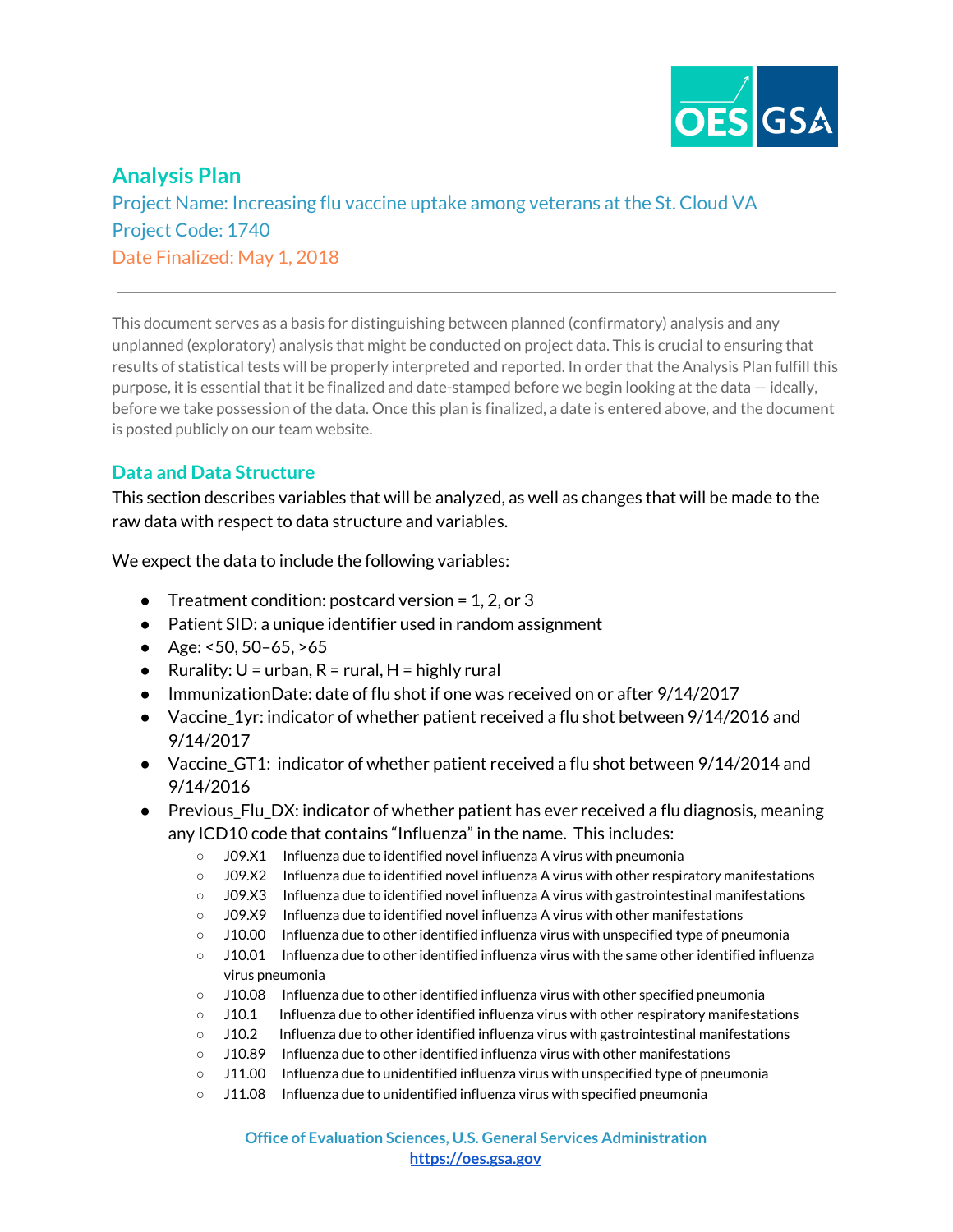- J11.1 Influenza due to unidentified influenza virus with other respiratory manifestations
- J11.2 Influenza due to unidentified influenza virus with gastrointestinal manifestations
- J11.83 Influenza due to unidentified influenza virus with otitis media
- $\circ$  J11.89 Influenza due to unidentified influenza virus with other manifestations

For reference, postcard versions are numbered as follows:

- Postcard version 1 information only
- Postcard version 2 social norms (motivation)
- Postcard version 3 planning prompt (implementation)

See the **Project Design [Document](https://drive.google.com/open?id=1wM17KQHDKIT1pS4DqVXaQ7xHxAuJ2Ino26K8fFhMx48)** for more detail on the postcard versions.

# **Outcome Variables to Be Analyzed:**

We have two primary outcomes. The first is flu shot take-up, a binary indicator of whether the patient received a flu shot in the current flu season (defined as beginning on 9/14/2017, since postcards were mailed on or around this date). The second primary outcome, conditional on the first, is flu shot take-up time, or days elapsed between the beginning of the flu season (again, defined for this analysis as 9/14/2017) and the date when a flu shot was received. Both of these will be derived from variables in the raw data as described in the following section.

# **Transformations of Variables:**

There will be three transformations. First, we will create an indicator of flu shot take-up based on whether 'ImmunizationDate' has a valid value (a date between 9/14/2017 and the end of the observation period). Second, conditional on flu shot take-up, we will create a variable representing flu shot take-up time, or days elapsed between the beginning of the flu season (defined for this analysis as 9/14/2017) and the date when a flu shot was received. Third, we will combine 'Vaccine\_1yr' and 'Vaccine\_GT1' to yield 'Vaccine\_3yr,' a single indicator of whether the patient received a flu shot in the 3 years before the current flu season.

### **Imported Variables:**

Based on preliminary data received from VA St. Cloud, we expect that the final outcome data will include treatment condition (postcard version = 1, 2, or 3). If not, we will import it from the crosswalk used during random assignment using 'Patient SID' as the merge variable. $^{\rm 1}$ 

### **Data Exclusion:**

We will exclude data for any individuals on the treatment assignment list that were not matched to VA health records, identified as records with missing age. (We assume here that any usable health record should include date of birth and thus age.) We do not anticipate any such exclusions.

# **Treatment of Missing Data:**

<sup>1</sup>Even if treatment condition (postcard version) is included in the final data received from VA St. Cloud, we will still perform this merge to check that the assignment of 'Patient SID' to treatment conditions is identical to what was specified earlier in the crosswalk.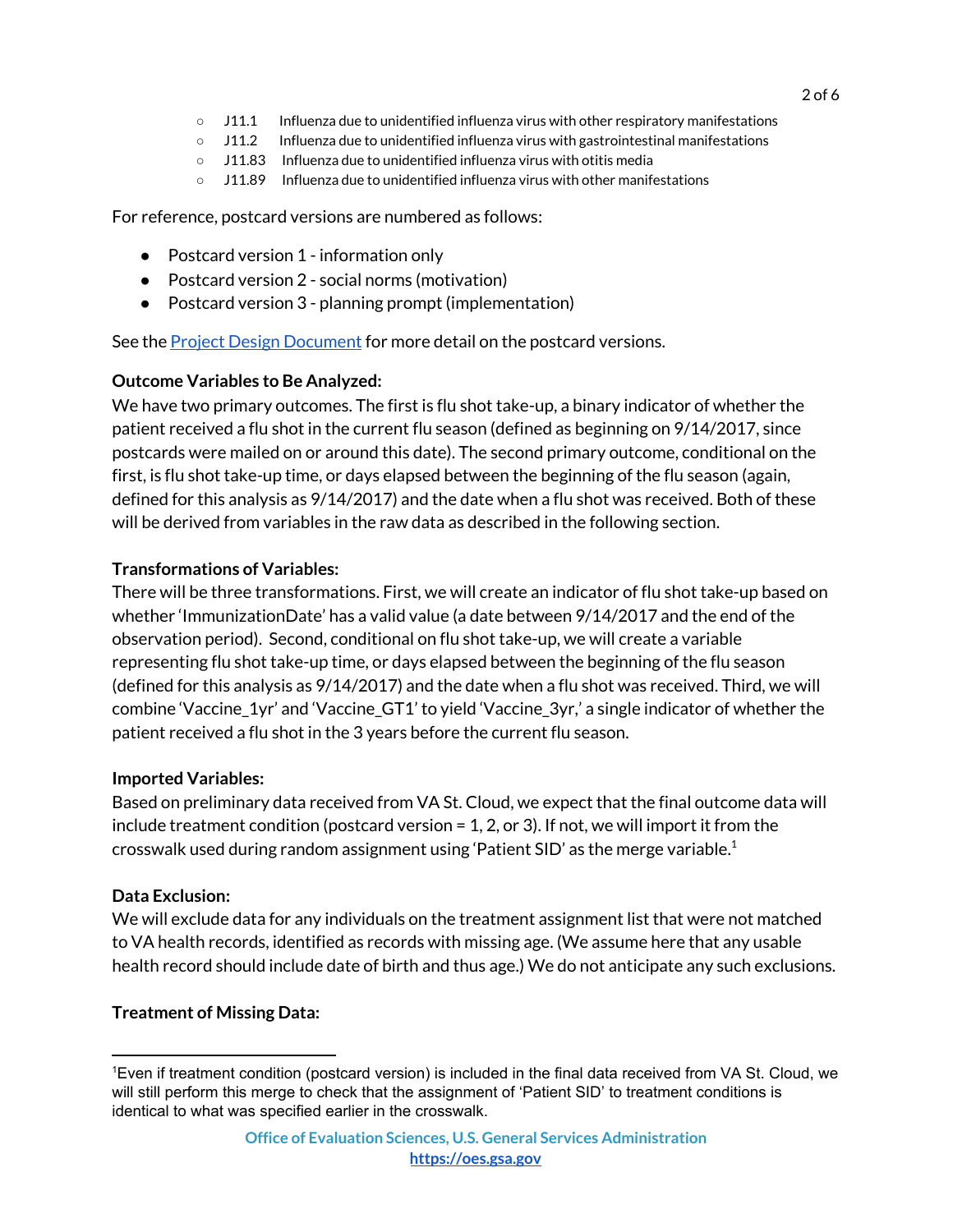We expect no missing values on treatment condition, age, or rurality. On the flu shot and flu diagnosis variables, missing values will be interpreted as absence of a shot or diagnosis.

# **Statistical Models & Hypothesis Tests**

This section describes the statistical models and hypothesis tests that will make up the analysis including any follow-ups on effects in the main statistical model and any exploratory analyses that can be anticipated prior to analysis.

### **Statistical Models:**

### *Randomization Test*

Before continuing with analysis, we will check the initial randomization by conducting *d* <sup>2</sup> omnibus balance tests using observable characteristics — in particular, age, rurality, and prior flu shot behaviors and flu diagnosis.

### *Treatment Effects*

We will estimate the causal effect of the treatment (more specifically, intent to treat) using OLS regression. The two questions of interest are: Were either or both of the behaviorally informed postcards (postcards 2 and 3) more effective than the information-only postcard (postcard 1) in promoting flu shot take-up? Did people who got a flu shot after receiving either of the behaviorally informed postcards receive their flu shot earlier in the flu season, compared to people who got their flu shot after receiving the information-only card?

In our basic OLS specification, we will regress each of our primary outcomes — flu shot take-up (*S<sup>i</sup>* ) and flu shot take-up time (T $_{\shortmid}$ ) — on two indicator variables for assignment to treatment (postcard version 2 and postcard version 3, with postcard version 1 as a reference group), both with and without individual covariates representing age, rurality (potentially a proxy for proximity to a VA medical facility), and specific features of the patient's health history that might reflect propensity to get a flu shot. Coefficients on the treatment indicator variables will estimate the causal effects of sending the behaviorally informed postcards, as compared to the information-only postcard.

Thus, our main regression specification is:

$$
S_i = \infty + \beta_2 P_{2i} + \beta_3 P_{3i} + X_i' \theta + \varepsilon_i
$$
  

$$
T_i = \infty + \beta_2 P_{2i} + \beta_3 P_{3i} + X_i' \theta + \varepsilon_i
$$

where  $P_2$  and  $P_3$  are indicators for whether the individual was assigned to receive postcard 2 and postcard 3, respectively;  $X'$  is a vector of individual covariates; and  $|\varepsilon|$  is an idiosyncratic error term.

The individual covariates *X*' will represent

**Office of Evaluation Sciences, U.S. General Services Administration [https://oes.gsa.gov](https://oes.gsa.gov/)**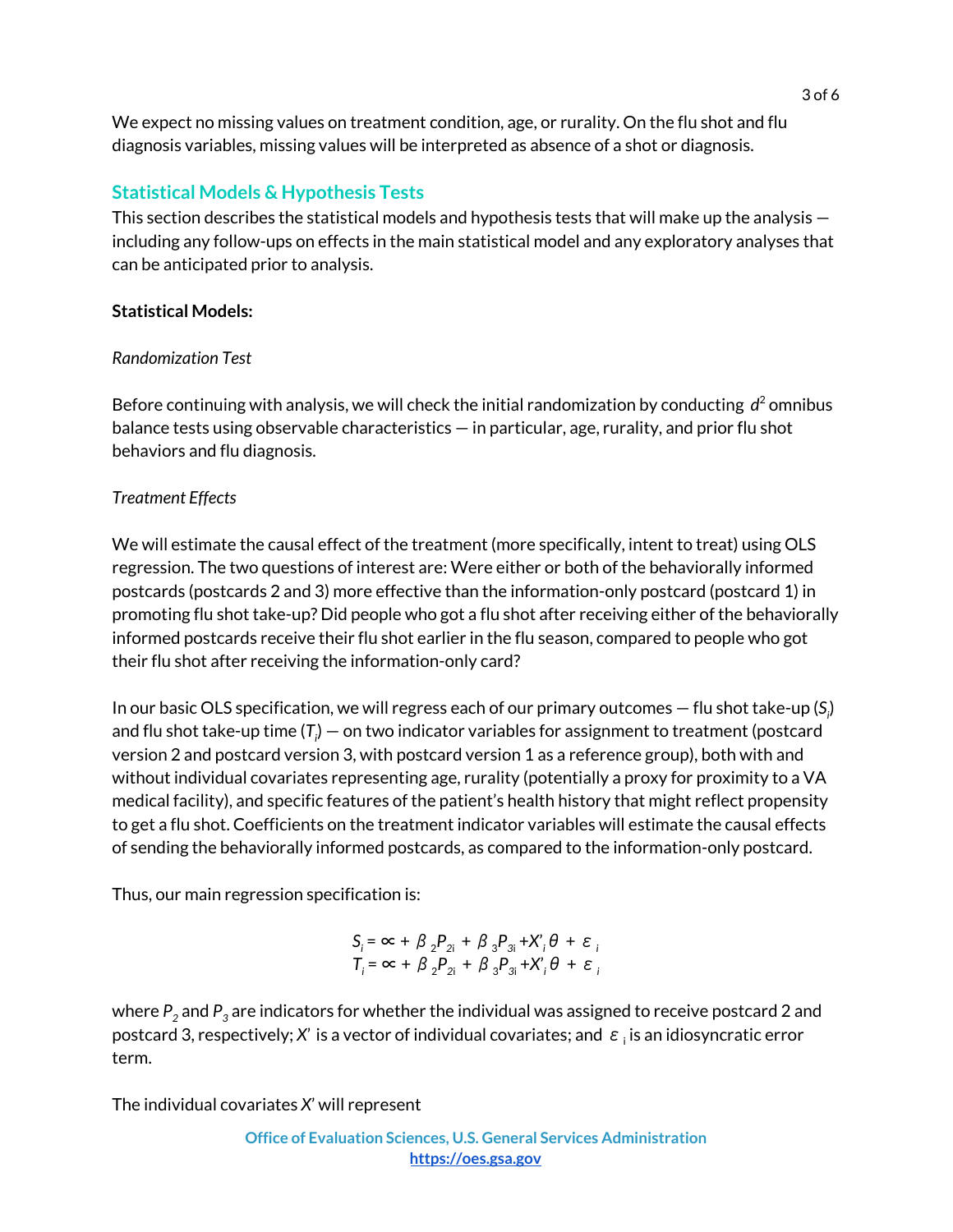- age
- rurality
- whether the patient received a flu shot in the last 3 years ('Vaccine\_3yr')
- whether the patient has a prior flu diagnosis on record ('Previous\_Flu\_DX')

We include these covariates to adjust for factors that might reflect pre-treatment differences in propensity to get a flu shot.

Note, to analyze effect on flu shot take-up time (*T<sup>i</sup>* ), we will restrict our analytical sample to those who received a flu shot in the current flu season. We will only conduct this analysis if there is sufficient power (80%) to detect a difference of 1 month in take-up time.

To analyze flu shot take-up (the binary outcome *S<sup>i</sup>* ), in addition to the OLS specification, we will run an analogous logistic regression. We do this in anticipation of publishing in outlets for which logistic regression is the norm. If the OLS and logistic regressions yield substantively different results, the OLS results will take precedence. We will use Freedman's (2008) plug-in estimator in order to report differences in log-odds among treatment conditions. $^{\text{2}}$ 

### *Standard Error Adjustments*

In our primary analysis, we will estimate heteroskedasticity robust (HC2) standard errors.

## **Follow-Up Analyses:**

# *Difference Between Treatment Arms*

If we find an effect of either or both of the behaviorally informed postcards (as compared to the information-only postcard), then we will test the difference between the two (  $\beta$   $_{2}$  =  $\,\beta$   $_{3}$ ).

# **Inference Criteria, Including Any Adjustments for Multiple Comparisons:**

We will use standard inference criteria. We will use two-tailed tests and three threshold *p*-values: 1%, 5%, and 10%. Given the very small cost of the intervention and the large health benefits of getting a flu shot, any effect we can detect statistically is likely policy relevant.

To account for multiple inferences, we will use the Holm-Bonferroni method and adjust for two inferences in a first step (  $\beta$   $_{2}$  = 0 and  $\,\beta$   $_{3}$  = 0) followed by one inference in a second step (  $\beta$   $_{2}$  =  $\,\beta$   $_{3}$ ), where the second step is performed only if at least one of the inferences in the first step yielded a significant result.

### **Limitations:**

<sup>2</sup> Freedman DA (2008) Randomization does not justify logistic regression. *Statistical Science 23*: 237–249..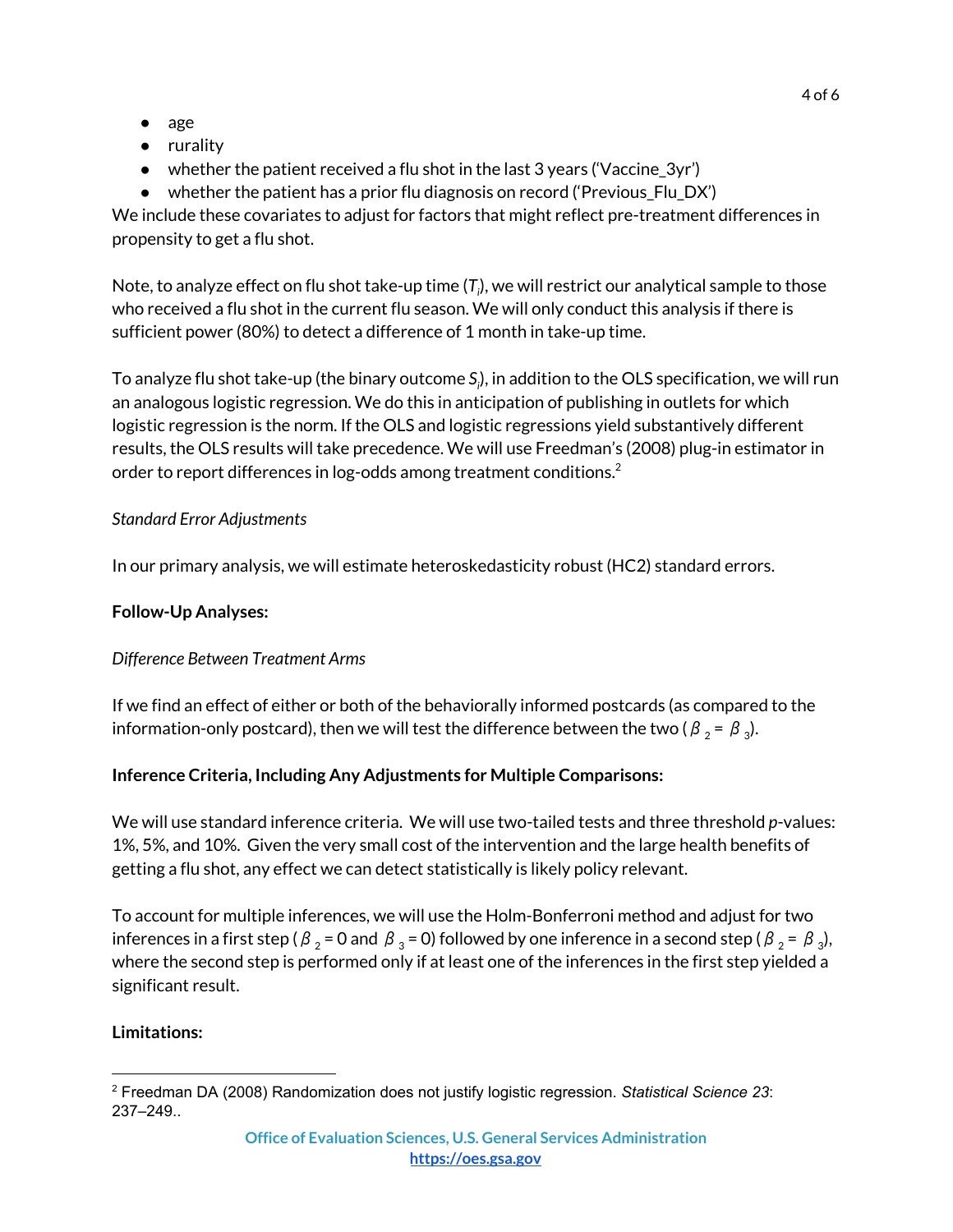There are at least two main limitations for this study. First, while we have a few covariates to test balance and heterogeneous effects, we do not have access to covariates related to income or other potentially relevant factors. Second, our measurement of flu shot take-up is limited to veterans who receive their flu shot from a VA facility. Flu shots received from any non-VA source (e.g. a local pharmacy) may not be captured within our data. In other words, strictly speaking, we may be measuring the effect of treatments on getting flu shots in VA facilities, not on getting flu shots in general.

### **Exploratory Analysis:**

### *Heterogeneoustreatment effects*

Power calculations for our main analysis suggest that our study is not powered to identify heterogeneous effects. Nonetheless, we will test for several sets of heterogeneous effects in case the study has a larger than expected sample size.

If we find an effect of either or both of the behaviorally informed postcards (as compared to the information-only postcard), then we will test for heterogeneous treatment effects by adding in two-way interactions between treatment assignment and each of covariates listed above.

### *Flu shot take-up time*

In our main analysis (above), we analyze flu shot take-up time conditional on receipt of a flu shot. To address the fact that this analysis will be conditional on a post-treatment outcome, we will also conduct an exploratory analysis using survival analysis techniques and treating patients who never received a flu shot during the observation period as right-censored. We might also conduct an additional exploratory analysis using an instrumental variables approach, in which treatment assignment is the instrument and take-up time is regarded as a measure of compliance with treatment.

#### *Recency of prior flu shot*

If we find a significant interaction between either treatment assignment variable and prior flu shots ('Vaccine\_3yr'), then we will attempt to assess whether recency of the prior flu shot is relevant by substituting two separate indicators for whether the patient received a flu shot last year ('Vaccine\_1yr') and whether the patient received a flu shot two or three years ago ('Vaccine\_GT1').

#### *Downstream impact on flu diagnosis*